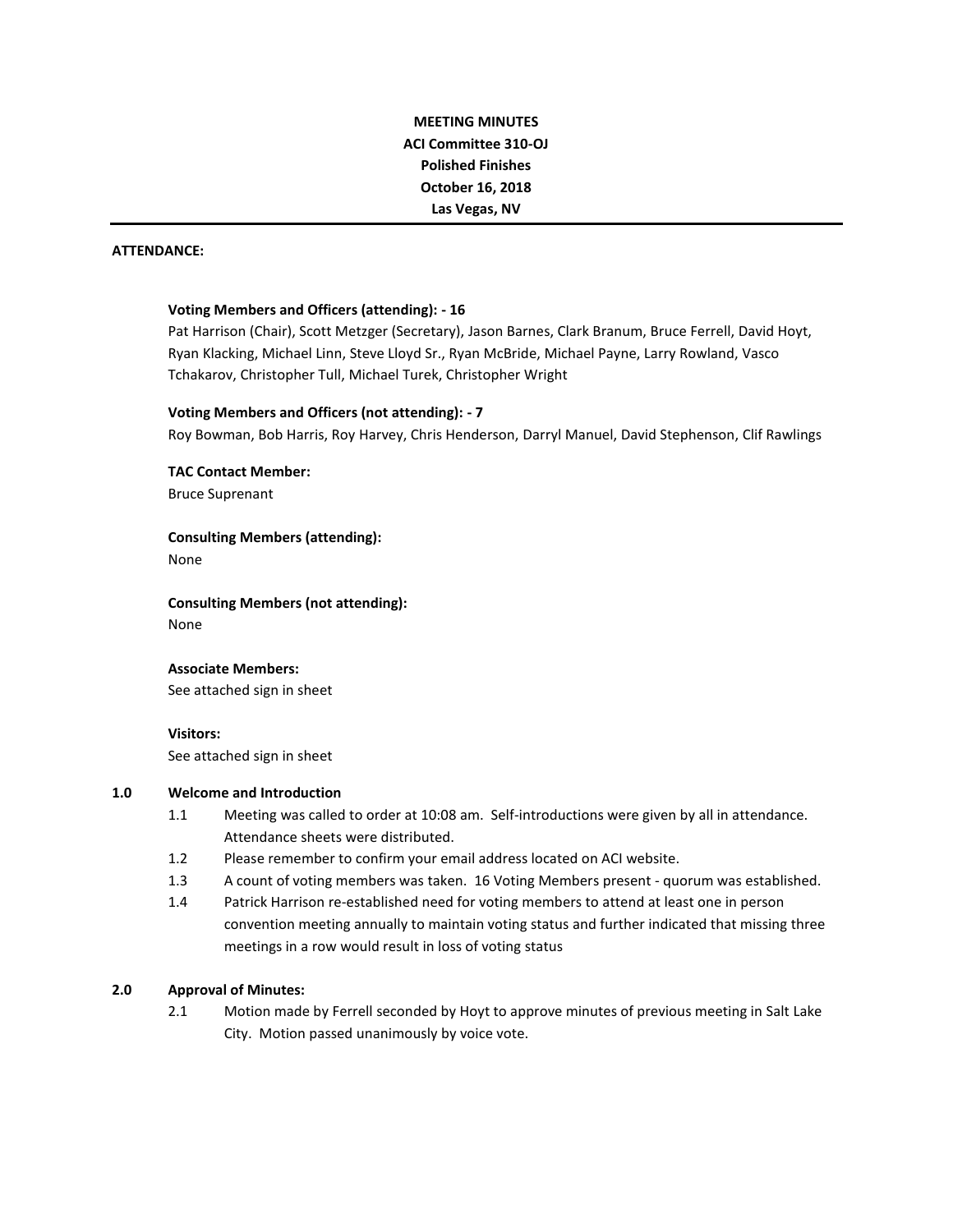## **3.0 Liaison Committee Reports**

- 3.1 ACI 310 Decorative Concrete Clark Branum noted meeting was moved to Tuesdays after 310-0J and encouraged attendance that afternoon.
- 3.2 ACI 302 Guide for Concrete Floor and Slab Construction Patrick Harrison reported that meeting was held October 15, 2018 in Las Vegas. Harrison discussed the desire to include criteria for slabs to be polished in future documents.

# **4.0 Announcements**

- 4.1 ASCC/CPC (Concrete Polishing Council) Liaison Report Mike Payne indicated that ASCC/CPC was waiting for specification for review as 310-OJ works through it and indicated that CPC had reviewed the current document at the Annual Meeting in Charlotte and had provided feedback to 301-0J.
- 4.2 CSDA (Concrete Sawing and Drilling Association) Liaison Report Bruce Ferrell discussed the upcoming round of testing scheduled in Las Vegas for 11/5/18 and indicated ongoing progress in trying to confirm RA readings. Ferrell further indicated that data was being gathered in larger amounts and group was making progress towards confirming validity of measurements. Ferrell invited any attendees that were interested to join in the next round of testing.

# **5.0 Old Business**

5.1 The committee spent the balance of the meeting reviewing primarily negative comments received from the 310-0J Specification Ballot which closed on June 8, 2018. Approximately 20 negative comments were resolved during the meeting.

## 6.0 **New Business**

- 6.1 Harrison offered to host a call to further discuss the DOI testing data gathering methods and DOI measurables. He indicated that he would email committee members with more information
- 6.2 Tull and Ferrell agreed to work on additional language to determine proper use and readings to be used in conjunction with Moh's Hardness Test after much time was spent by the committee discussing Moh's test and no consensus was reached.
- 6.3 Be sure to confirm your passports are up to date to attend the next ACI Convention in Quebec City, Quebec, Canada. Further details below.

# **7.0 Adjournment**

- 7.1 Spring 2019 Nordique Concrete, March 24-28, Quebec City Convention Centre and Hilton Quebec, Quebec, QC, Canada Motion to adjourn by Bruce Ferrell, seconded by Chris Wright. Motion carried unanimously by voice vote.
- 7.2 Meeting adjourned at 1:00 PM.

Respectfully Submitted, Scott C. Metzger **Secretary**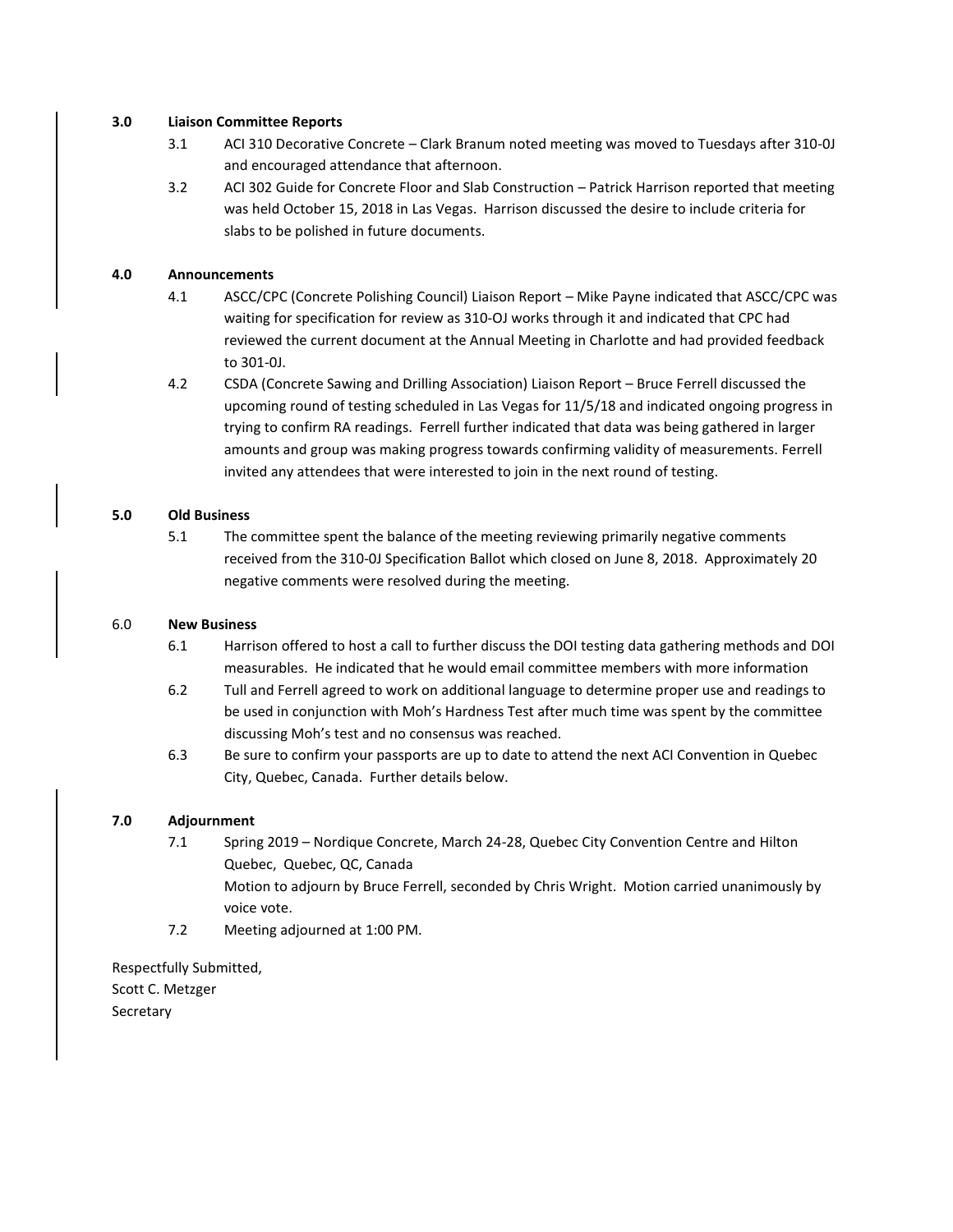| <b>American Concrete Institute</b><br>Always advancing                                                                                                                               |                      |                |
|--------------------------------------------------------------------------------------------------------------------------------------------------------------------------------------|----------------------|----------------|
| Committee Meeting Sign In Sheet** $50 - 25$<br>Page:                                                                                                                                 |                      |                |
| <b>Committee:</b>                                                                                                                                                                    | Date:                | 1011618        |
| Name and Address (Please Print):<br>* Members - Please give address, phone number, and e-mail only if changed<br>* Visitors - Please give complete address, phone number, and e-mail | Comm.<br>Member<br>2 | Visitor?<br>崇崇 |
|                                                                                                                                                                                      |                      |                |
| Scott Metzger                                                                                                                                                                        |                      |                |
| ERMillion                                                                                                                                                                            |                      |                |
|                                                                                                                                                                                      |                      |                |
|                                                                                                                                                                                      |                      |                |
|                                                                                                                                                                                      |                      |                |
|                                                                                                                                                                                      |                      |                |
| Luaig Coppersmith                                                                                                                                                                    |                      |                |
|                                                                                                                                                                                      |                      |                |
|                                                                                                                                                                                      |                      |                |
|                                                                                                                                                                                      |                      |                |
| Dynon A. Klenske II<br>Ryan McGride<br>Moon Walker                                                                                                                                   |                      |                |
|                                                                                                                                                                                      |                      |                |
| intis Westbrook                                                                                                                                                                      |                      |                |
| NICK SAMAGE                                                                                                                                                                          |                      |                |
| Spenser Schmitt                                                                                                                                                                      |                      |                |
|                                                                                                                                                                                      |                      |                |

**Fechnical Committee Attendees:** The purpose of an ACI technical committee is to reach consensus and publish information on concrete-related issues<br>within its mission. The discussions at the committee's meetings are part o

\*\*Visitors interested in committee membership should contact the chair or visit the ACI website, www.concrete.org, for a membership application.

Return this Form to the Committee Chair or Secretary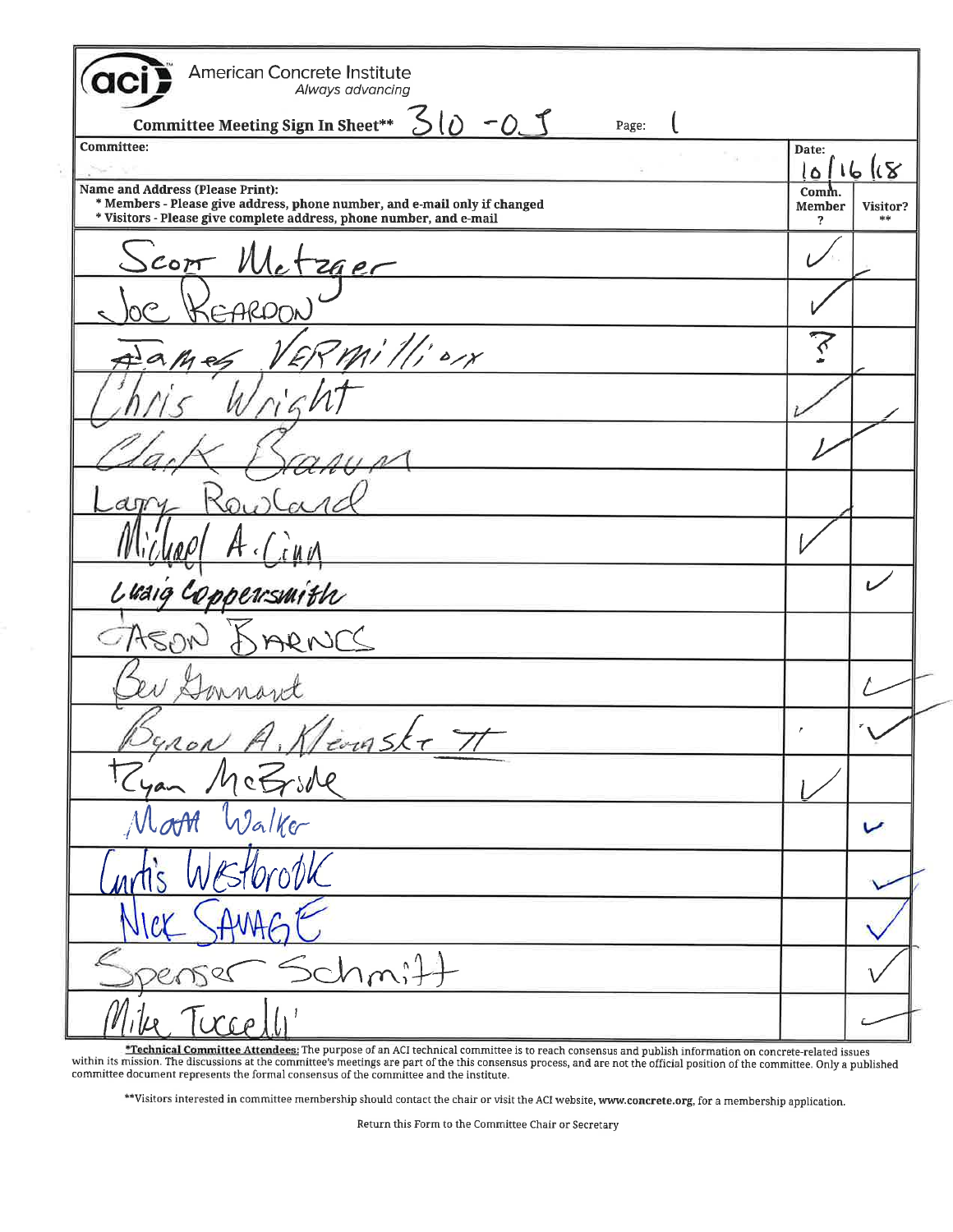| American Concrete Institute<br>Always advancing                                                                                                                                      |                      |          |
|--------------------------------------------------------------------------------------------------------------------------------------------------------------------------------------|----------------------|----------|
| Page: $Z$<br>Committee Meeting Sign In Sheet**                                                                                                                                       |                      |          |
| <b>Committee:</b><br>$310 - 07$                                                                                                                                                      | Date:<br>10/16       |          |
| Name and Address (Please Print):<br>* Members - Please give address, phone number, and e-mail only if changed<br>* Visitors - Please give complete address, phone number, and e-mail | Comm.<br>Member<br>2 | Visitor? |
|                                                                                                                                                                                      |                      |          |
| Donno Kim, Longo Concrete<br>David Jerme Hitch Systems<br>Matt Spiller Seal Source                                                                                                   |                      |          |
|                                                                                                                                                                                      |                      |          |
|                                                                                                                                                                                      |                      |          |
|                                                                                                                                                                                      |                      |          |
|                                                                                                                                                                                      |                      |          |
|                                                                                                                                                                                      |                      |          |
|                                                                                                                                                                                      |                      |          |
|                                                                                                                                                                                      |                      |          |
|                                                                                                                                                                                      |                      |          |
|                                                                                                                                                                                      |                      |          |
|                                                                                                                                                                                      |                      |          |
|                                                                                                                                                                                      |                      |          |
|                                                                                                                                                                                      |                      |          |
|                                                                                                                                                                                      |                      |          |
|                                                                                                                                                                                      |                      |          |
|                                                                                                                                                                                      |                      |          |

\*Technical Committee Attendees: The purpose of an ACI technical committee is to reach consensus and publish information on concrete-related issues<br>within its mission. The discussions at the committee's meetings are part of

\*\*Visitors interested in committee membership should contact the chair or visit the ACI website, www.concrete.org, for a membership application.

Return this Form to the Committee Chair or Secretary